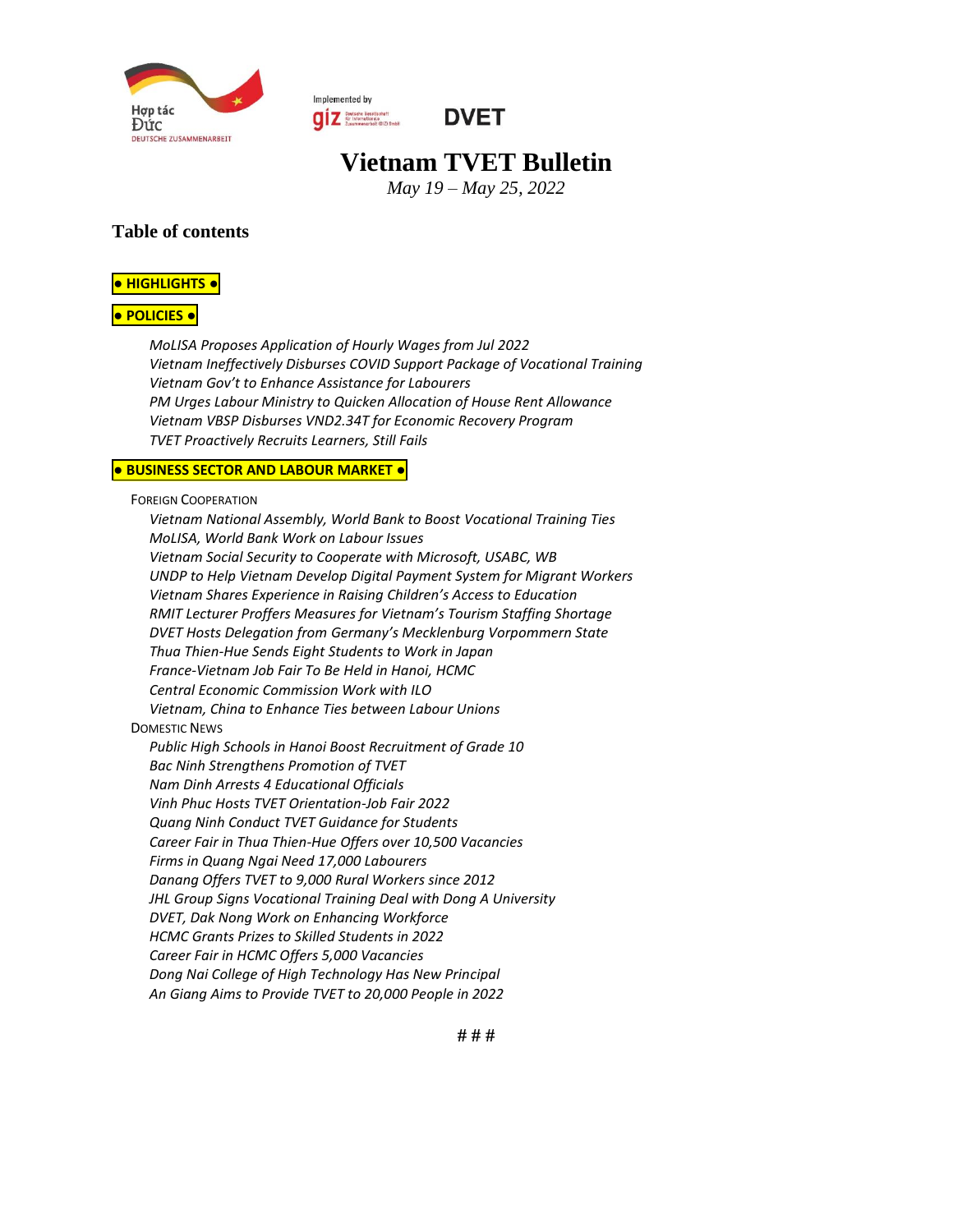

Implemented by **QIZ** Deutsche Gesellschaft



# <span id="page-1-1"></span><span id="page-1-0"></span>**● Policies ●**

# <span id="page-1-2"></span>**MoLISA Proposes Application of Hourly Wages from Jul 2022**

The MoLISA is drafting a circular on minimum zonal wages starting July 1, including a firstever term of hourly wages. The draft circular sets a 6% increase in monthly minimum zonal wages, from VND3.25 million (\$140) to VND4.68 million for four zones. The hike is based on a hike of 5.3 percentage points for livelihood of labourers and their families and 0.7 percentage point for wage improvement. Regarding the hourly wages, the rates are between VND15,600 and VND22,500 for four zones. The MoLISA said the rates aim to serve people of flexible jobs and non-full-time jobs, such as staff of restaurants, cafes. [\(Dan Tri,](https://dantri.com.vn/an-sinh/lan-dau-de-xuat-muc-luong-toi-thieu-theo-gio-tu-thoi-diem-tang-luong-17-20220521083007892.htm) [VnEconomy,](https://vneconomy.vn/lan-dau-tien-se-co-luong-toi-thieu-theo-gio.htm#related) [SGGP,](https://www.sggp.org.vn/luong-toi-thieu-theo-gio-co-the-ap-dung-tu-17-bao-ve-quyen-loi-nguoi-lao-dong-tu-do-mua-vu-815697.html#related) [Thanh Nien,](https://thanhnien.vn/sap-co-muc-luong-toi-thieu-tinh-theo-gio-post1461146.html#related) [NLD,](https://nld.com.vn/cong-doan/se-co-muc-luong-toi-thieu-gio-20220523090253311.htm#related) [VnExpress](https://vnexpress.net/de-xuat-muc-luong-toi-thieu-theo-gio-tu-ngay-1-7-4466157.html#related) May 21)

# <span id="page-1-3"></span>**Vietnam Ineffectively Disburses COVID Support Package of Vocational Training**

Vietnam has disbursed only VND17.1 billion (\$733,905) out of VND4.5 trillion of the COVID-19 relief package of vocational training for labourers, after ten months of implementation. As of mid-May, labour departments of 14 localities had approved support of VND54 billion for 36 businesses to retrain 9,000 labourers. However, the Vietnam Social Security, which is in charge of the budget, has only received applications and disbursed VND17.1 billion for 31 firms in 12 provinces to retrain 4,000 workers. Firms complained about the package, including time-wasting administrative procedures, limited resources due to focus on production recovery in the postpandemic period, fear of employees leaving firms upon higher skills after the retraining, and others. They have also proposed the package should be extended till end-2023 and streamline procedures. [\(Lao Dong,](https://laodongtre.laodong.vn/hoc-nghe/doanh-nghiep-yeu-cau-ho-tro-dao-tao-nghe-cho-lao-dong-con-thap-1046613.ldo) [Dau Tu,](https://baodautu.vn/ho-tro-dao-tao-nghe-theo-nghi-quyet-68-doanh-nghiep-nho-than-kho-tiep-can-d166140.html#related) [VnExpress](https://vnexpress.net/cham-giai-ngan-goi-ho-tro-dao-tao-lai-lao-dong-4465181.html#related) May 19)

# <span id="page-1-4"></span>**Vietnam Gov't to Enhance Assistance for Labourers**

Deputy Prime Minister Le Minh Khai signed Dispatch 431/CD-TTg on boosting support for employers and employees. The document asked the chairpersons of provincial and municipal People's Committee to effectively implement Resolution 68/NQ-CP on support for employers and employees. [\(VTV,](https://vtv.vn/xa-hoi/thu-tuong-chi-dao-tang-cuong-cac-bien-phap-ho-tro-nguoi-lao-dong-dam-bao-an-sinh-xa-hoi-2022051912073907.htm#related) [Bao Chinh Phu](https://baochinhphu.vn/tang-cuong-cac-bien-phap-ho-tro-nguoi-lao-dong-102220519105641772.htm#related) May 19)

# <span id="page-1-5"></span>**PM Urges Labour Ministry to Quicken Allocation of House Rent Allowance**

Prime Minister Pham Minh Chinh has asked the MoLISA to accelerate the disbursement of the VND6.6 trillion (\$284.4 million) house rent aid package to workers. The order was made after local media reported that workers have yet to reach house rent allowance though the COVID-19 aid policy took effect nearly two months ago. The ministry has to check, supervise, and handle hurdles to the aid distribution, the PM asked. [\(Tien Phong,](https://tienphong.vn/thu-tuong-thuc-tien-do-chi-ho-tro-tien-thue-nha-tro-cho-cong-nhan-post1438883.tpo) [Doanh Nghiep Hoi Nhap,](https://doanhnghiephoinhap.vn/thu-tuong-chi-dao-nhanh-chong-chi-ho-tro-tien-thue-nha-tro-cho-cong-nhan.html#related) [Vietstock,](https://vietstock.vn/2022/05/chinh-phu-yeu-cau-hoan-thanh-goi-ho-tro-tien-thue-nha-cho-nguoi-lao-dong-trong-thang-82022-4265-966184.htm#related) [Thanh Nien](https://thanhnien.vn/i-ach-giai-ngan-goi-ho-tro-tien-thue-tro-cho-cong-nhan-post1460073.html#related) May 17)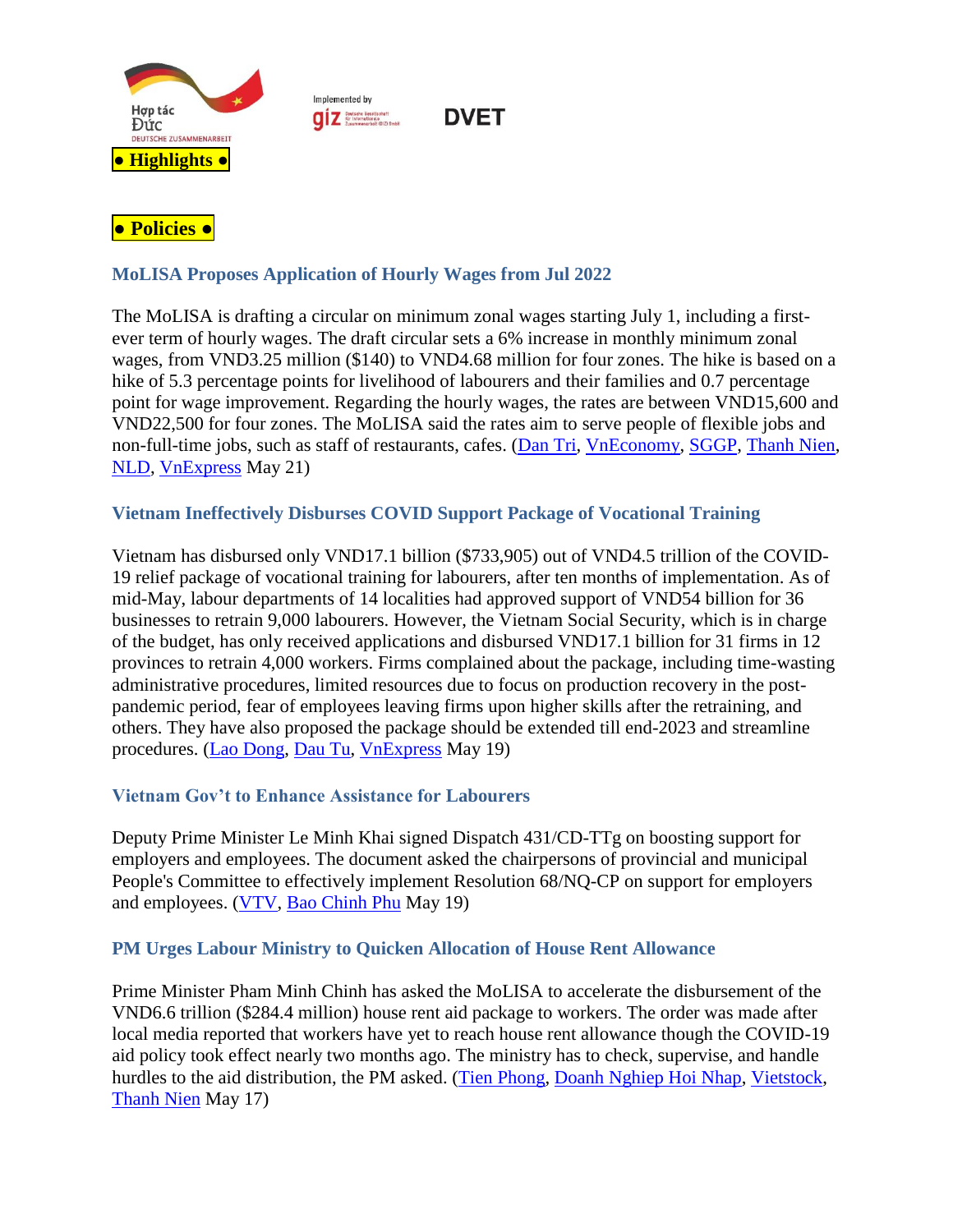

# <span id="page-2-0"></span>**Vietnam VBSP Disburses VND2.34T for Economic Recovery Program**

Vietnam Bank for Social Policies (VBSP) has disbursed more than VND2.34 trillion (\$101 million) in preferential loans, following the government's direction on the socio-economic recovery and development program. In particular, the VBSP has provided VND2.03 trillion to help people create more jobs, VND155 billion for students to buy computers for online learning, VND140 billion for house renovate and repair, and VND7.6 billion for non-public preschool and primary schools hit by the COVID-19 pandemic. [\(VietnamBiz,](https://vietnambiz.vn/hon-2335-ty-dong-von-uu-dai-phuc-hoi-kinh-te-da-den-tay-nguoi-dan-2022518214356529.htm) [VBSP,](https://vbsp.org.vn/day-manh-viec-thuc-hien-cac-chinh-sach-tin-dung-theo-nghi-quyet-so-11nq-cp-cua-chinh-phu.html#related) [VTV,](https://vtv.vn/kinh-te/hon-2300-ty-dong-von-vay-uu-dai-da-den-tay-nguoi-dan-20220518145711986.htm#related) [Dai Bieu Nhan](https://daibieunhandan.vn/doi-song-xa-hoi/hon-2-335-ty-dong-von-uu-dai-phuc-hoi-kinh-te-da-den-tay-nguoi-dan-i289090/#related)  [Dan,](https://daibieunhandan.vn/doi-song-xa-hoi/hon-2-335-ty-dong-von-uu-dai-phuc-hoi-kinh-te-da-den-tay-nguoi-dan-i289090/#related) [Kinh Te Moi Truong,](https://kinhtemoitruong.vn/hon-2300-ty-dong-von-uu-dai-phuc-hoi-kinh-te-da-den-tay-nguoi-dan-67208.html#related) [Vietnam Plus](https://www.vietnamplus.vn/hon-2335-ty-dong-von-uu-dai-phuc-hoi-kinh-te-da-den-tay-nguoi-dan/790989.vnp#related) May 18)

# <span id="page-2-1"></span>**TVET Proactively Recruits Learners, Still Fails**

Many TVET schools have proactively approach secondary schools and high schools to recruit learners, however, the efficiency is close to zero. The Ministry of Education and Training's project 522 on career path guidance for learners have failed after three years, due to the low qualities, and weak cooperation among high schools, secondary schools, and TVET schools. Besides, general education schools have not been supportive in helping TVET schools approach learners, particularly in setting up schedules for exchanges between students and TVET schools. [\(Dan Viet](https://danviet.vn/tuyen-sinh-gdnn-gap-kho-vi-phan-luong-huong-nghiep-chua-hieu-qua-20220517212417269.htm) May 18)

#### <span id="page-2-2"></span>**● Business Sector and Labour Market ●**

#### <span id="page-2-3"></span>*Foreign Cooperation*

# <span id="page-2-4"></span>**Vietnam National Assembly, World Bank to Boost Vocational Training Ties**

Officials from the Vietnamese National Assembly (NA)'s Committee for Culture, Education, Adolescents and Children and the World Bank (WB) had a meeting on May 17 to discuss further cooperation in vocational training, particularly lawmaking. Mr. Nguyen Dac Vinh, head of the NA Committee, said Vietnam seeks to improve the legal framework on vocational training, particularly a more balanced approach for public schools, private schools, and training at businesses. Mr. Vinh suggested the WB make recommendations to improve the legal framework. Mr. Christophe Lemiere, Program Leader for Human Development for Vietnam, affirmed that the WB is willing to share experience with and provide specialists in the education-employment sector to help Vietnam improve its infield legal framework. Besides, both sides discussed laws on employment and vocational training, enhancement of skills of the workforce, autonomy in vocational training, information collection and trend in the labour market, and others. [\(Dai Bieu](https://daibieunhandan.vn/Thoi-su-Quoc-hoi/Chu-nhiem-uy-ban-Van-hoa-Giao-duc-lam-viec-voi-doan-cong-tac-Ngan-hang-The-gioi-i289026/)  [Nhan Dan,](https://daibieunhandan.vn/Thoi-su-Quoc-hoi/Chu-nhiem-uy-ban-Van-hoa-Giao-duc-lam-viec-voi-doan-cong-tac-Ngan-hang-The-gioi-i289026/) [Quoc Hoi TV](https://www.quochoitv.vn/viet-nam-ngan-hang-the-gioi-tang-cuong-hop-tac-linh-vuc-giao-duc-nghe-nghiep#related) May 17)

# <span id="page-2-5"></span>**MoLISA, World Bank Work on Labour Issues**

Deputy Minister of Labour, War Invalids and Social Affairs Le Tan Dung receive a delegation of the World Bank led by Mr.Christophe Lemiere, Program Leader for Human Development for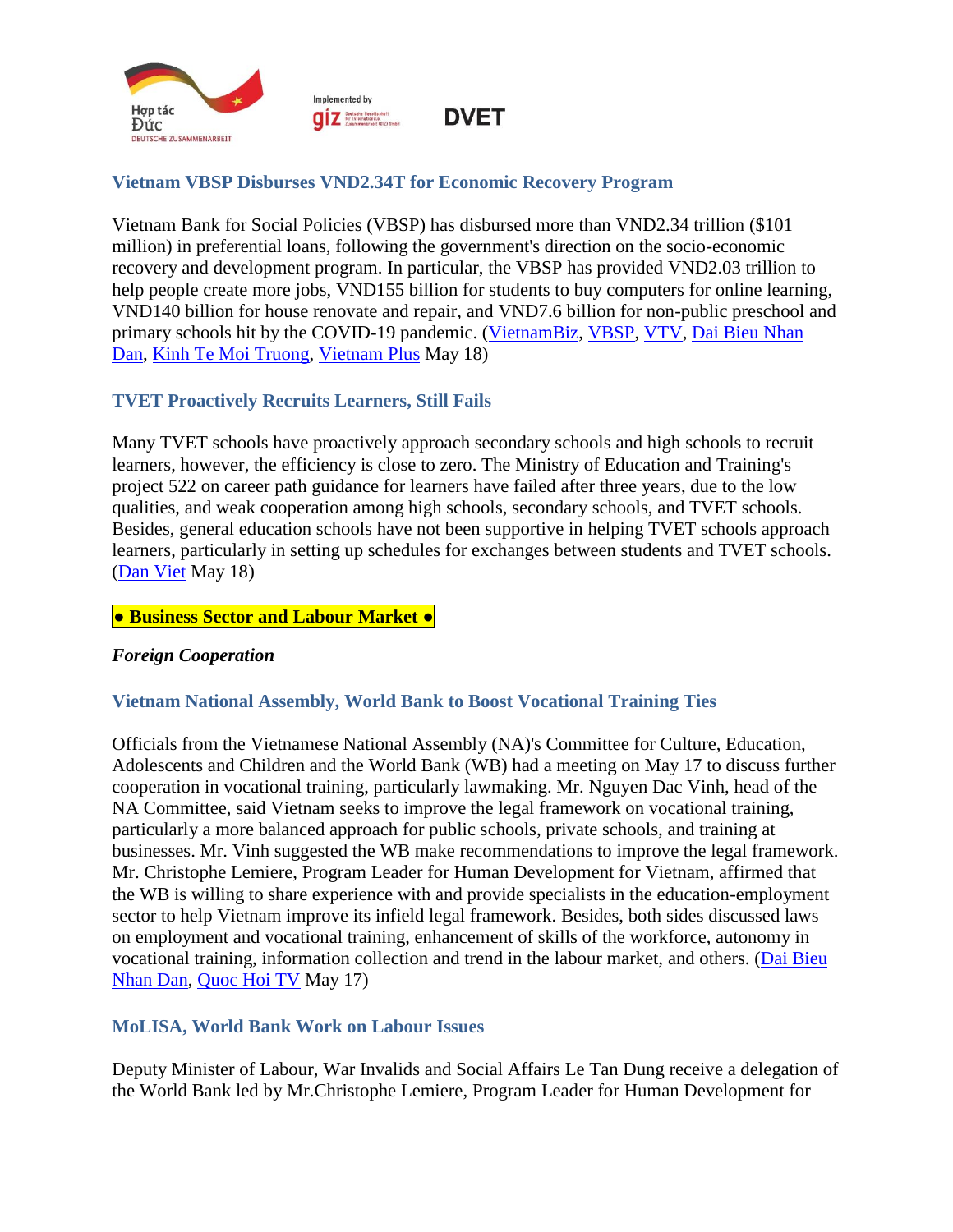



Vietnam, on May 18 in Hanoi, during which both sides discussed some issues related to labour and professional skills. During the talks, the two sides discussed cooperation between the WB and some ministry-run bodies in analysing professional skills development towards a highincome country, professional orientation, and labour mobility research. The ministry aspires to partner with the WB through labour programs and projects, Mr. Dung said. [\(MoLISA](http://www.molisa.gov.vn/Pages/tintuc/chitiet.aspx?tintucID=231384) May 18)

#### <span id="page-3-0"></span>**Vietnam Social Security to Cooperate with Microsoft, USABC, WB**

Director General Nguyen The Manh of the government-run Vietnam Social Security (VSS) had meetings with officials of Microsoft, the U.S.-ASEAN Business Council (USABC), and the World Bank (WB) to discuss higher cooperation, as part of the recent United States visit of Prime Minister Pham Minh Chinh in mid-May. Mr. Manh had a meeting with Microsoft Corporate Vice President and Microsoft Asia President Ahmed Mazhari. The two sides discussed digitalization at the VSS, particularly data centre infrastructure, Big Data application, artificial intelligence (AI) application, licensed software, and others. Mr. Manh and USABC President-CEO Ted Osius penned a plan of implementing an agreement on social insurance, which was signed in March. Per the plan, the two sides will cooperate in experience exchange, training of staff, learning of experience from other nations, and others. Mr. Manh also had a meeting with WB officials to discuss investment from social insurance fund. Currently, the VSS' social insurance fund primarily invests in g-bonds. The WB official vowed to help the VSS in expanding the investments beyond g-bonds with better outcomes. The WB added that it would provide scholarships on investments for VSS staff. [\(Cong Ly,](https://congly.vn/bhxh-viet-nam-ky-ket-hop-tac-voi-hoi-dong-kinh-doanh-hoa-ky-asean-207719.html) [Tap Chi Bao Hiem Xa Hoi,](http://ansinhxahoionline.tapchibaohiemxahoi.gov.vn/longform/mo-ra-co-hoi-hop-tac-moi-giua-viet-nam-va-hoa-ky-trong-linh-vuc-bhxh-bhyt-91622.html#related) [Bao](https://baohiemxahoi.gov.vn/tintuc/Pages/hoat-dong-he-thong-bao-hiem-xa-hoi.aspx?ItemID=18564&CateID=0#related)  [Hiem Xa Hoi,](https://baohiemxahoi.gov.vn/tintuc/Pages/hoat-dong-he-thong-bao-hiem-xa-hoi.aspx?ItemID=18564&CateID=0#related) [Bao Hiem Xa Hoi 1,](https://baohiemxahoi.gov.vn/tintuc/Pages/hoat-dong-he-thong-bao-hiem-xa-hoi.aspx?ItemID=18544&CateID=52#related) [Bao Hiem Xa Hoi 2,](https://baohiemxahoi.gov.vn/tintuc/Pages/hoat-dong-he-thong-bao-hiem-xa-hoi.aspx?ItemID=18560&CateID=0#related) [Tap Chi Bao Hiem Xa Hoi](http://tapchibaohiemxahoi.gov.vn/tong-giam-doc-nguyen-the-manh-lam-viec-voi-ngan-hang-the-gioi-91601.html#related) May 18)

#### <span id="page-3-1"></span>**Vietnam Shares Experience in Raising Children's Access to Education**

Deputy Minister of Labour, Invalids, and Social Affairs Nguyen Thi Ha presented Vietnam's experience in increasing educational access for children as well as reducing the risk of school dropping out and child labour at the fifth Global Conference on the Elimination of Child Labour in Durban, South Africa on May 17. In her speech, Ms. Ha called for strengthening cooperation to improve high school education, career orientation, and vocational training for decent work for the young generation and the abolition of child labour. [\(Vietnam Plus](https://www.vietnamplus.vn/viet-nam-chia-se-kinh-nghiem-tang-kha-nang-tiep-can-giao-duc-cho-tre/790948.vnp) May 18)

#### <span id="page-3-2"></span>**RMIT Lecturer Proffers Measures for Vietnam's Tourism Staffing Shortage**

Dr. Nuno F. Ribeiro, Senior Lecturer and Research Cluster Lead, Tourism and Hospitality Management at RMIT University Vietnam, has made some solutions to the shortage of tourism workers after reopening. The sector needs to put forward measures to encourage qualified workers to come back, re-train experienced staff, and attract potential talents with generous wage offers. Training of new staff should be tailored to the market demand. The partnership between the government, travel agents, and tourism training facilities should be reinforced, the expert said, recommending granting tax incentives to private and non-profit organizations specializing in tourism and hospitality training. [\(Zing News\)](https://zingnews.vn/tang-luong-de-nhan-su-nganh-du-lich-quay-tro-lai-post1317935.html)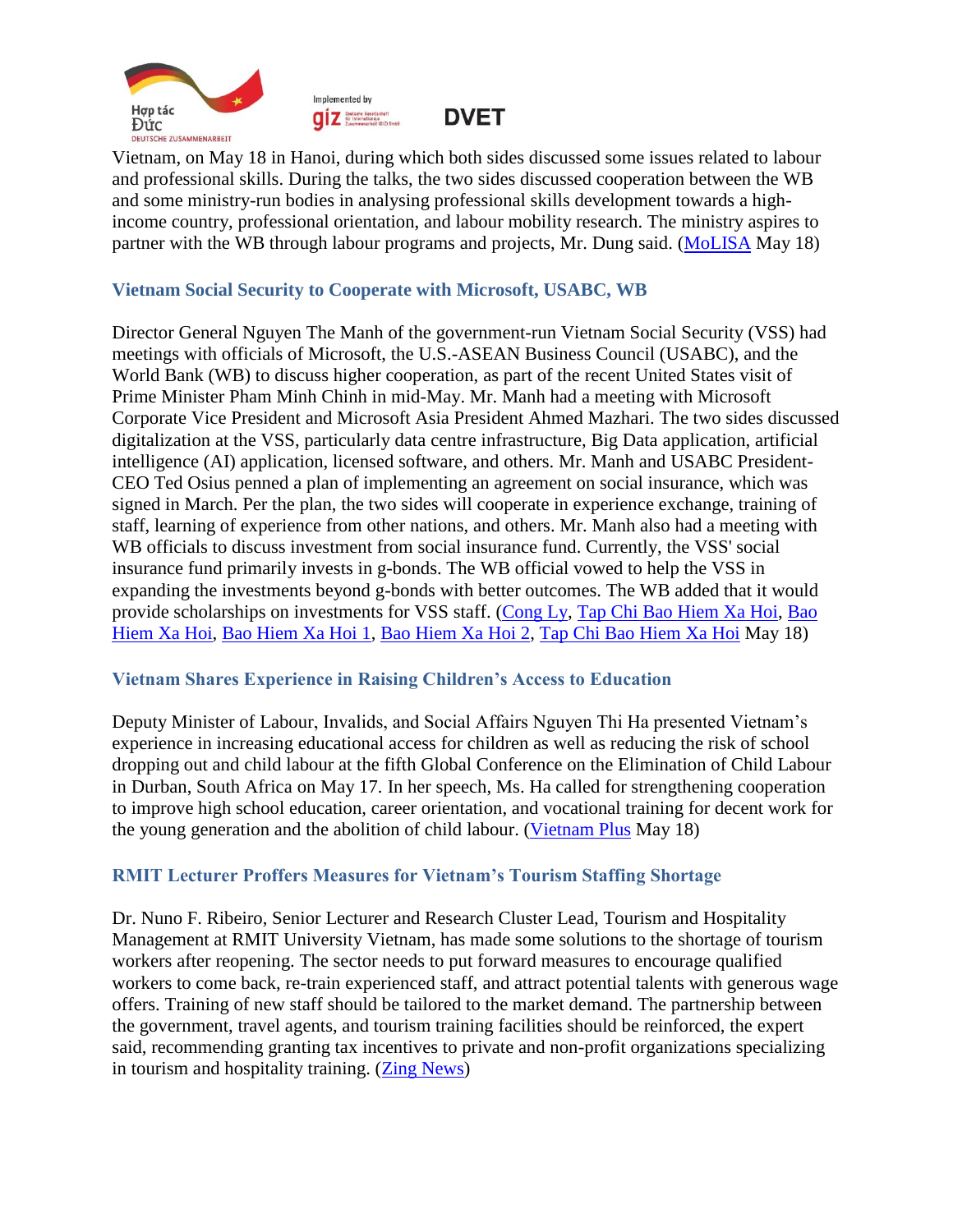

# <span id="page-4-0"></span>**DVET Hosts Delegation from Germany's Mecklenburg Vorpommern State**

On May 17, Deputy Director General of the DVET Pham Vu Quoc Binh hosted a delegation from and the German state of Mecklenburg Vorpommern (MV)'s Ministry of Economics, Infrastructure, Tourism and Labour. The German side noted that MV state has high demand for labourers in many fields and wants to work with the DVET and relevant agencies under the MoLISA to bring students graduating from TVET institutes to Germany per long-term and shortterm contracts. [\(Dan Sinh](https://baodansinh.vn/tong-cuc-giao-duc-nghe-nghiep-lam-viec-voi-doan-cong-tac-cua-bo-kinh-te-ha-tang-du-lich-va-lao-dong-bang-mecklenburg-vorpommern-chlb-duc-20220520160817.htm) May 21)

# <span id="page-4-1"></span>**Thua Thien-Hue Sends Eight Students to Work in Japan**

On May 23, Thua Thien-Hue province sent eight among 50 students at HUEIC-SAKICO to work in Japan. In the first quarter of this year, the province sent 44 labourers overseas, up 190% y/y. The locality aims to raise the figure to 2,000 this year. [\(Dan Sinh](https://baodansinh.vn/tin-hieu-tich-cuc-trong-cong-tac-xuat-khau-lao-dong-tai-thua-thien-hue-20220523190539.htm) May 23)

#### <span id="page-4-2"></span>**France-Vietnam Job Fair To Be Held in Hanoi, HCMC**

The France-Vietnam Job Fair 2022, co-hosted by the France Chamber of Commerce and Industry in Vietnam (CCIFV) and France Alumni Vietnam, will take place in Hanoi on May 21 and in HCMC on May 28. Some 40 companies in HCMC and Hanoi have confirmed their attendance at the upcoming event. So far, around 250 jobseekers in Hanoi and 400 in HCMC have registered for the event. In addition, employers and employees will also be welcomed to workshops and seminars on the labour market during the event. According to a representative of CCIFV, this year's event has attracted many companies in Vietnam, spanning a wide range of sectors such as hospitality, information technology, logistics and accounting. [\(Thanh Nien,](https://thanhnien.vn/hang-tram-co-hoi-nghe-nghiep-tai-ngay-hoi-viec-lam-phap-viet-2022-post1460896.html) [Saigon Times](https://english.thesaigontimes.vn/france-vietnam-job-fair-to-be-held-in-hanoi-and-hcmc/) May 21)

# <span id="page-4-3"></span>**Central Economic Commission Work with ILO**

On May 23, Mr. Do Ngoc An, vice head of the Central Economic Commission, worked with Ms. Ingrid Christensen, country director of the International Labour Organization (ILO) Country Office for Vietnam. Ms. Christensen appreciated the invitation to participate in the Vietnam Economic Forum and vowed to cooperation with the commission. [\(KTTW](http://kinhtetrunguong.vn/thoi-su/hoat-dong-cua-ban/dong-chi-do-ngoc-an-pho-truong-ban-kinh-te-trung-uong-tiep-va-lam-viec-voi-doan-cong-tac-cua-to-chuc-lao-dong-quoc-te-il.html) May 23)

#### <span id="page-4-4"></span>**Vietnam, China to Enhance Ties between Labour Unions**

Officials from the Vietnam General Confederation of Labour (VGCL), the head of labour union in the country, and its Chinese counterpart, had an online meeting on May 24 to discuss further cooperation. The two sides focused on operation of labour unions upon participation in free trade agreements, especially terms about labourers' representative organization, the leadership of the Communist Parties, cooperation between local labour unions, experience exchange and training, development of labour unions for new jobs (such as car drivers and motorbike riders of ride-hailing service), and others. [\(Tin Tuc,](https://baotintuc.vn/thoi-su/viet-nam-trung-quoc-tang-cuong-trao-doi-kinh-nghiem-tronghoat-dongcongdoan-20220524151215713.htm) [Lao Dong](https://laodong.vn/cong-doan/tong-ldld-viet-nam-hoi-dam-truc-tuyen-voi-tong-cong-hoi-trung-quoc-1048510.ldo#related) May 24)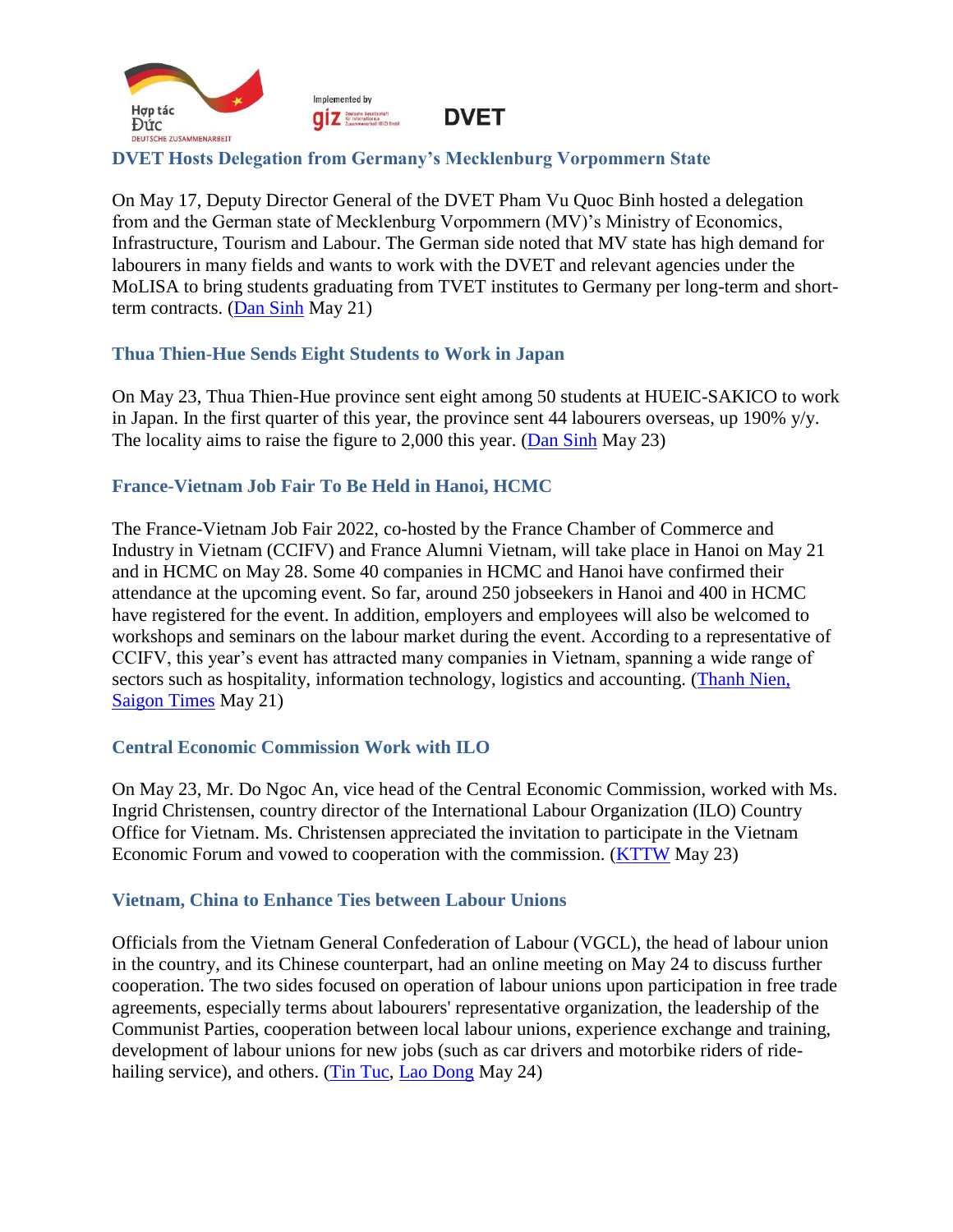

Implemented by **O Z** Deutsche Gesellschaft<br>
Zusammenarboit (GIZ) SmbH



# <span id="page-5-1"></span><span id="page-5-0"></span>**Public High Schools in Hanoi Boost Recruitment of Grade 10**

Hanoi plans to recruit 104,000 students into high schools for next 2022-2023 school year, including 77,000 into public schools, 27,000 into non-public schools, 12,900 into TVETcontinuation education centres, and 12,100 into TVET centres. [\(Lao Dong](https://laodong.vn/tuyen-sinh/hang-loat-truong-thpt-cong-lap-o-ha-noi-tang-chi-tieu-tuyen-sinh-lop-10-1048396.ldo) May 24)

# <span id="page-5-2"></span>**Bac Ninh Strengthens Promotion of TVET**

Bac Ninh province has plans to strengthen the promotion of TVET to raise awareness of the society about the importance of vocational training in 2022-2025. In 2021, vocational training facilities across the province offered training to 5,000 college learners; 3,500 intermediate students; and 47,500 people at elementary or three-month level. [\(Bao Bac Ninh](http://baobacninh.com.vn/web/bbn/chi-tiet-giao-duc-va-dao-tao/-/details/20182/tang-cuong-truyen-thong-ve-giao-duc-nghe-nghiep) May 22)

#### <span id="page-5-3"></span>**Nam Dinh Arrests 4 Educational Officials**

On May 13, Nam Dinh province police arrested four educational officials, for charges of "fraudulent activities while on duty." They are two former officials of Nghia Hung district vocational training-continuation education centre and two former officials of Nam Truc district vocational training-continuation education centre. [\(Thanh Nien](https://thanhnien.vn/khoi-to-bat-tam-giam-4-nguyen-can-bo-nganh-giao-duc-tinh-nam-dinh-post1458191.html) May 13)

# <span id="page-5-4"></span>**Vinh Phuc Hosts TVET Orientation-Job Fair 2022**

Northern Vinh Phuc province hosted a TVET orientation and job fair for 2022 on May 21. The event featured eight TVET orientation booths from colleges and intermediate schools, as well as 26 career orientation desks from 26 firms, along with 1,860 students. [\(Dan Sinh](https://baodansinh.vn/ngay-hoi-tu-van-tuyen-sinh-giao-duc-nghe-nghiep-va-phien-giao-dich-viec-lam-nam-2022-tinh-vinh-phuc-20220521134512.htm) May 21)

#### <span id="page-5-5"></span>**Quang Ninh Conduct TVET Guidance for Students**

On May 20, Quang Ninh DoLISA conducted TVET guidance day 2022, featuring 2,000 grade 9 and grade 12 learners. Quang Ninh currently has 43 TVET units and units with TVET activities. Annually, Quang Ninh recruits 36,000 people into TVET with 141 jobs of 7 sectors. [\(GDVN,](https://giaoduc.net.vn/giao-duc-24h/quang-ninh-to-chuc-tu-van-tuyen-sinh-giao-duc-nghe-nghiep-nam-2022-post226593.gd) [Bao Quang Ninh,](https://baoquangninh.com.vn/ngay-hoi-tu-van-tuyen-sinh-giao-duc-nghe-nghiep-nam-2022-tai-tp-cam-pha-3187946.html) [Quang Ninh](https://www.quangninh.gov.vn/So/solaodongthuongbinhxahoi/Trang/ChiTietTinTuc.aspx?nid=4389) May 20)

#### <span id="page-5-6"></span>**Career Fair in Thua Thien-Hue Offers over 10,500 Vacancies**

A career fair in central Thua Thien-Hue on May 21 attracted the participation of 20 universities, colleges, intermediate schools, and TVET institutes, with over 4,000 positions, and 60 recruiters with 6,500 job vacancies. [\(Dan Sinh](https://baodansinh.vn/hon-10500-chi-tieu-tuyen-sinh-vi-tri-viec-lam-can-tuyen-dung-20220521120223.htm) May 21)

# <span id="page-5-7"></span>**Firms in Quang Ngai Need 17,000 Labourers**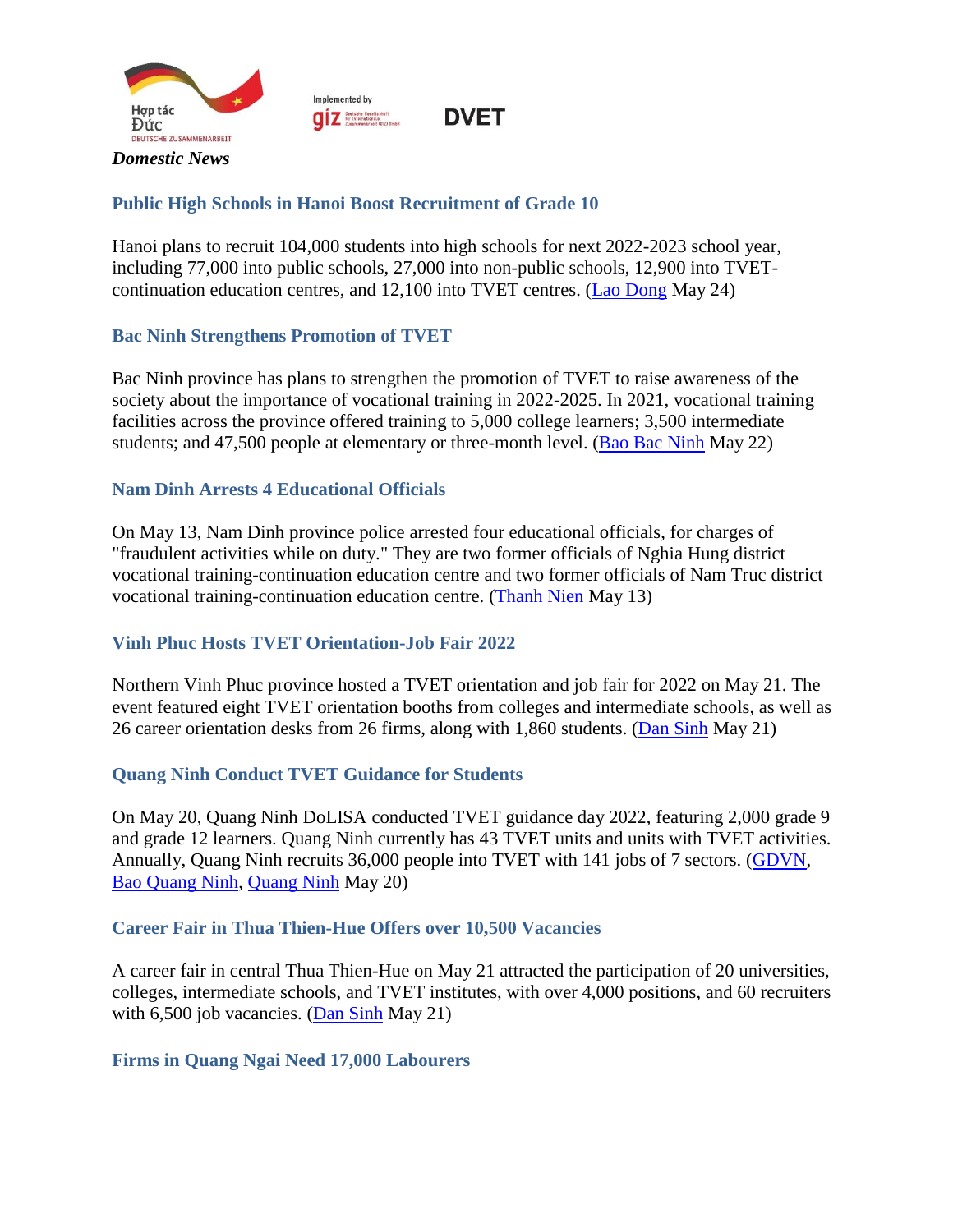



**DVET** 

Firms in central Quang Ngai province need to recruit around 17,000 labourers with attractive incomes. Besides, firms are recruiting 1,000 people to work abroad, such as Japan, Germany, South Korea. [\(VOV](https://vov.vn/kinh-te/doanh-nghiep-o-quang-ngai-can-tuyen-dung-hon-17000-lao-dong-post945504.vov) May 22)

# <span id="page-6-0"></span>**Danang Offers TVET to 9,000 Rural Workers since 2012**

Since 2012, 28 TVET facilities in Danang City has given training to over 9,000 rural workers. Of those, 81.15% got jobs; 24.04% were recruited by businesses; 70.74% were self-employed; and 5.49% worked at cooperatives. At present, Danang has over 70 TVET establishments with more than 57,000 learners of 284 professions and fields, including 13,478 at college level; 8,481 at intermediate level; and 35,319 at elementary and three-month levels. [\(CADN](https://cadn.com.vn/so-lao-dong-nong-thon-co-viec-lam-sau-hoc-nghe-tai-da-nang-dat-8115-post261223.html) May 20)

# <span id="page-6-1"></span>**JHL Group Signs Vocational Training Deal with Dong A University**

JHL Group sealed a deal on May 25 with Dong A University, located in Danang City, on the implementation of international labour movement model in line with vocational training. Under the pact, both sides will join hands to offers training in fields of nursing, automotive engineering technology, food technology, information technology, tourism, and hospitality. They will also help learners to attend internship programs in Japan. [\(Dan Sinh,](https://baodansinh.vn/phoi-hop-dao-tao-ky-nang-nghe-chat-luong-cao-cho-thuc-tap-sinh-20220522164105.htm) [MoLISA](http://www.molisa.gov.vn/Pages/tintuc/chitiet.aspx?tintucID=231391) May 22)

# <span id="page-6-2"></span>**DVET, Dak Nong Work on Enhancing Workforce**

On May 23, the DVET and Dak Nong People's Committee worked on boosting TVET towards training high-quality labourers. DVET General Director Truong Anh Dung proposed Dak Nong focus on TVET, set clear path on labourer training, issue special mechanisms and policies, boost TVET promotion, and improve the facilities of TVET. [\(GDNN,](http://gdnn.gov.vn/AIAdmin/News/View/tabid/66/newsid/39243/seo/Dak-Nong-can-day-manh-dao-tao-nghe-nghiep-va-thu-hut-nguon-nhan-luc-chat-luong-cao/Default.aspx) [Bao Dak Nong](https://baodaknong.org.vn/thoi-su-trong-tinh/day-manh-dao-tao-nghe-nghiep-va-thu-hut-nguon-nhan-luc-chat-luong-cao-93152.html) May 23)

# <span id="page-6-3"></span>**HCMC Grants Prizes to Skilled Students in 2022**

On May 21, Ho Chi Minh City's Youth Union and DoLISA granted awards to skilled students in 2022. The competition attracted the participation of 549 students from 25 intermediate schools, colleges, and TVET institutes, who performed in 19 jobs. The city granted the first prize to Cao Thang Technical College, second prize to Saigontourist Hospitality College, third prize to Thu Duc College of Technology, and consolation prize to Nguyen Huu Canh Technical and Economics Intermediate School. [\(Dan Sinh](https://baodansinh.vn/tphcm-trao-giai-hoi-thi-hoc-sinh-sinh-vien-gioi-nghe-20220522085024.htm) May 22)

# <span id="page-6-4"></span>**Career Fair in HCMC Offers 5,000 Vacancies**

A career fair in Ho Chi Minh City on May 20 attracted the participation of 70 firms and 5,000 students. [\(Dan Sinh](https://baodansinh.vn/hon-5000-vi-tri-viec-lam-danh-cho-sinh-vien-20220520203304.htm) May 21)

# <span id="page-6-5"></span>**Dong Nai College of High Technology Has New Principal**